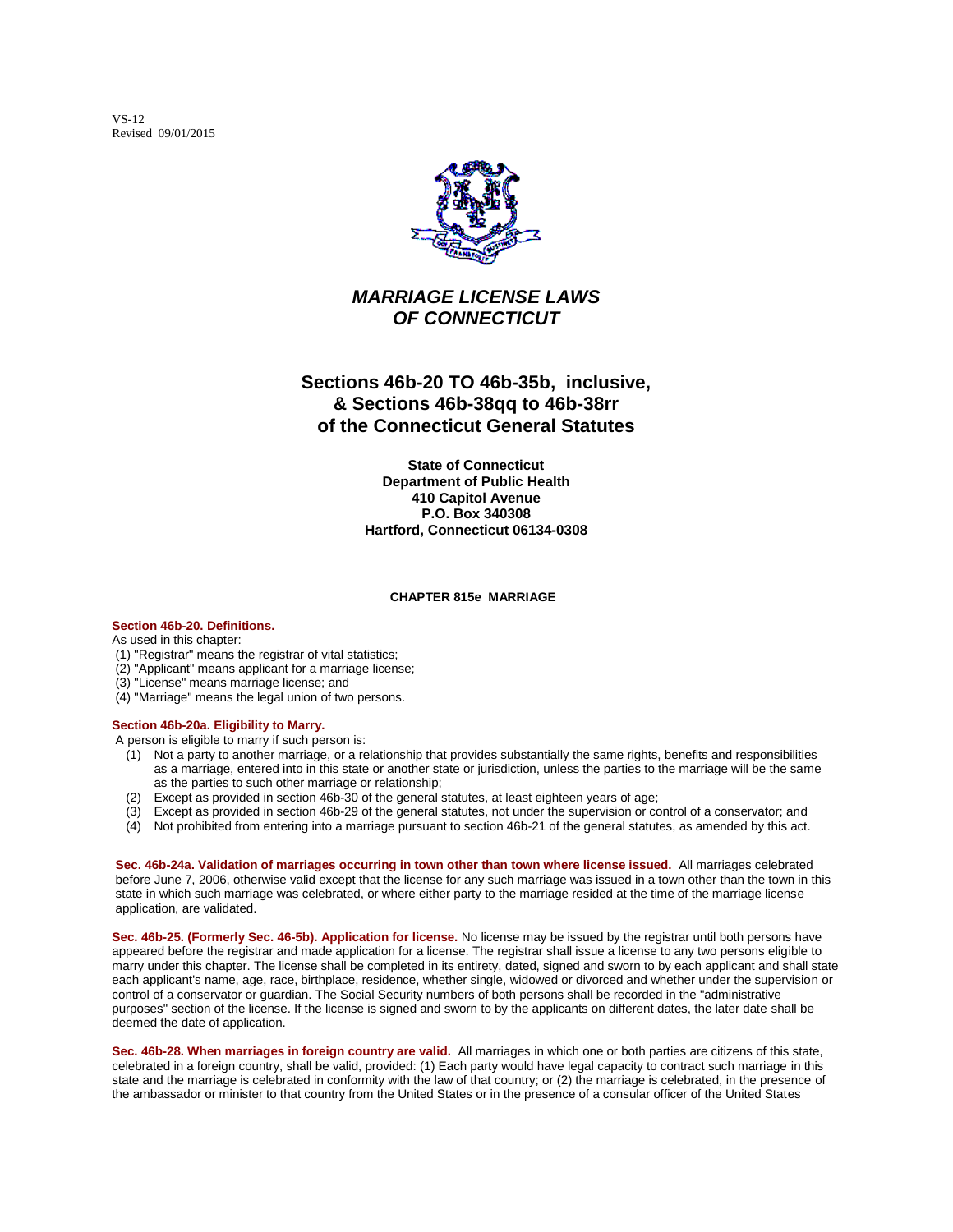accredited to such country, at a place within his consular jurisdiction, by any ordained or licensed clergyman engaged in the work of the ministry in any state of the United States or in any foreign country.

**Section 46b-28a. Recognition of marriages and other relationships entered into in another state or jurisdiction.** A marriage, or a relationship that provides substantially the same rights, benefits and responsibilities as a marriage, between two persons entered into in another state or jurisdiction and recognized as valid by such other state or jurisdiction shall be recognized as a valid marriage in this state, provided such marriage or relationship is not expressly prohibited by statute in this state.

**Section 46b-28b. Recognition by another state or jurisdiction of marriages entered intoin this state.** A marriage between two persons entered into in this state and recognized as valid in this state may be recognized as a marriage, or a relationship that provides substantially the same rights, benefits and responsibilities as a marriage, in another state or jurisdiction if one or both persons travel to or reside in such other state or jurisdiction.

**Sec. 46b-29. (Formerly Sec. 46-5e). Marriage of persons under conservatorship.** (a) No marriage license may be issued to any applicant under the supervision or control of a conservator, appointed in accordance with sections 45a-644 to 45a-662, inclusive, unless the written consent of the conservator, signed and acknowledged before a person authorized to take acknowledgments of conveyances under the provisions of section 47-5a, or authorized to take acknowledgments in any other state or country, is filed with the registrar.

(b) Any person married without the consent provided for in subsection (a) of this section shall acquire no rights by such marriage in the property of any person who was under such control or supervision at the time of the marriage.

**Sec. 46b-30. (Formerly Sec. 46-5f). Marriage of minors.** (a) No license may be issued to any applicant under sixteen years of age, unless the judge of probate for the district in which the minor resides endorses his written consent on the license.

(b) No license may be issued to any applicant under eighteen years of age, unless the written consent of a parent or guardian of the person of such minor, signed and acknowledged before a person authorized to take acknowledgments of conveyances under the provisions of section 47-5a, or authorized to take acknowledgments in any other state or country, is filed with the registrar. If no parent or guardian of the person of such minor is a resident of the United States, the written consent of the judge of probate for the district in which the minor resides, endorsed on the license, shall be sufficient.

### **Section 46b-21. Marriage of persons related by consanguinity or affinity prohibited.**

No person may marry such person's parent, grandparent, child, grandchild, sibling, parent's sibling, sibling's child, stepparent or stepchild. Any marriage within these degrees is void.

**Sec. 46b-22. (Formerly Sec. 46-3). Who may join persons in marriage. Penalty for unauthorized performance.** (a) Persons authorized to solemnize marriages in this state include (1) all judges and retired judges, either elected or appointed, including federal judges and judges of other states who may legally join persons in marriage in their jurisdictions, (2) family support magistrates, state referees and justices of the peace who are appointed in Connecticut, and (3) all ordained or licensed members of the clergy, belonging to this state or any other state. All marriages solemnized according to the forms and usages of any religious denomination in this state, including marriages witnessed by a duly constituted Spiritual Assembly of the Baha'is, are valid. All marriages attempted to be celebrated by any other person are void.

(b) No public official legally authorized to issue marriage licenses may join persons in marriage under authority of a license issued by himself, or his assistant or deputy; nor may any such assistant or deputy join persons in marriage under authority of a license issued by such public official.

(c) Any person violating any provision of this section shall be fined not more than fifty dollars.

**Sec. 46b-22a. Validation of marriages performed by unauthorized justice of the peace.** All marriages celebrated before June 7, 2006, otherwise valid except that the justice of the peace joining such persons in marriage did not have a valid certificate of qualification, are validated, provided the justice of the peace who joined such persons in marriage represented himself or herself to be a duly qualified justice of the peace and such persons reasonably relied upon such representation.

### **Section 46b-22b. Refusal to solemnize of participate in ceremony solemnizing a marriage on religious grounds.**

- (a) No member of the clergy authorized to join persons in marriage pursuant to section 46b-22 of the general statutes shall be required to solemnize any marriage in violation of his or her right to the free exercise of religion guaranteed by the first amendment to the United States Constitution or section 3 of article first of the Constitution of the state.
- (b) No church or qualified church-controlled organization, as defined in 26 USC 3121, shall be required to participate in a ceremony solemnizing a marriage in violation of the religious beliefs of that church or qualified church-controlled organization.

**Sec. 46b-23. (Formerly Sec. 46-4). Joining persons in marriage knowingly without authority.** Any person who undertakes to join persons in marriage, knowing that he is not authorized to do so, shall be fined not more than five hundred dollars or imprisoned not more than one year or both.

#### **Section 46b-24. License. Period of validity. Penalty for solemnization without license. Validity of marriage ceremony.**

(a) No persons may be joined in marriage in this state until both have complied with the provisions of sections 46b-24, 46b-25 and 46b-29 to 46b-33, inclusive, and have been issued a license by the registrar for the town in which the marriage is to be celebrated, which license shall bear the certification of the registrar that the persons named therein have complied with the provisions of said sections.